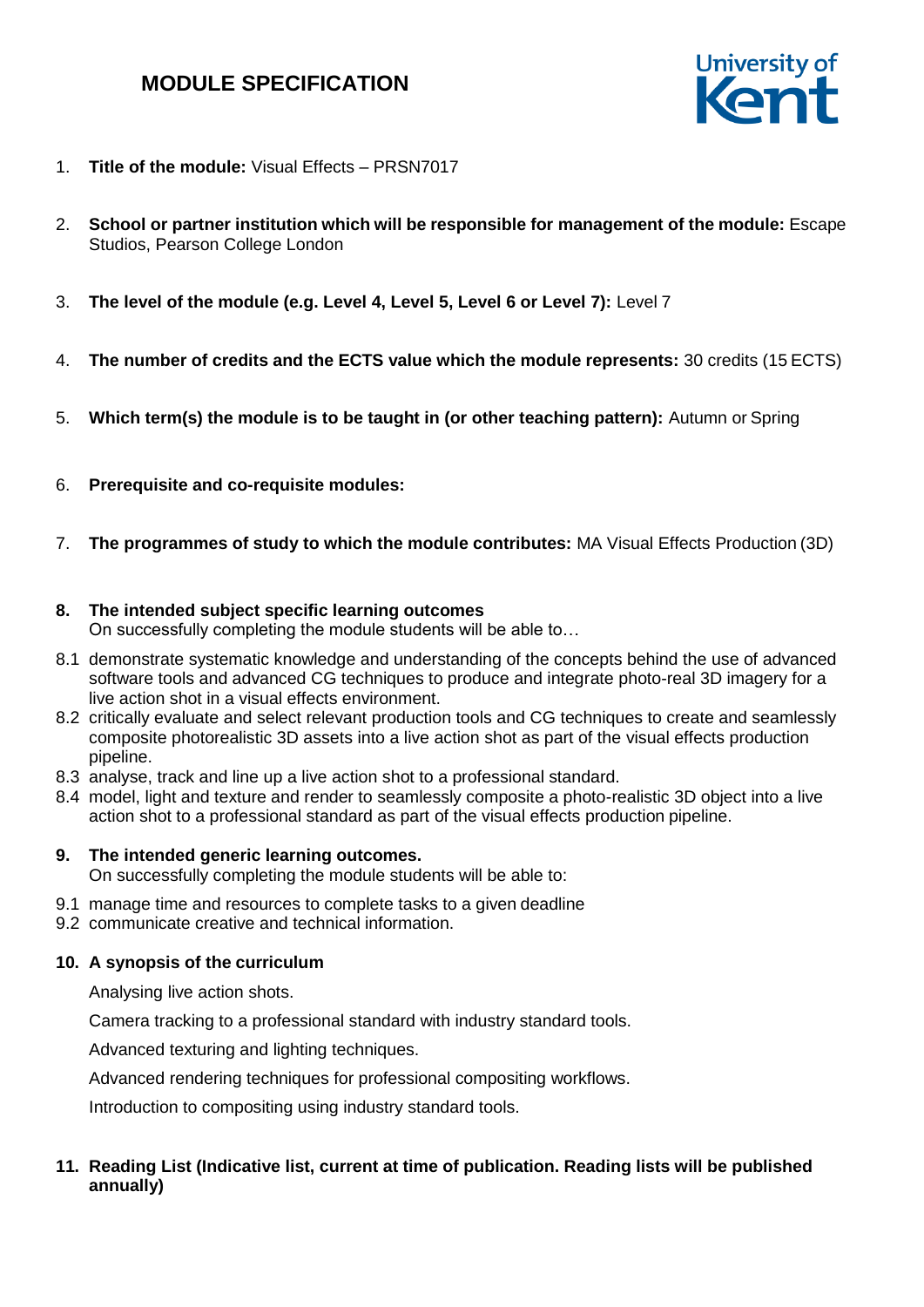

Computer Graphics: Principles and Practice: Principles and Practices, J.F. Hughes, A. Van Dam, J.D. Foley and S.K. Feiner, Pearson Education

Mathematics for computer graphics, John Vince, Springer Science & Business Media.

Autodesk User Guide [\[http://download.autodesk.com/global/docs/\]](http://download.autodesk.com/global/docs/)

Introducing Autodesk Maya (Autodesk Official Training Guides), Dariush Derakhshani, John Wiley & Sons

Mastering Autodesk Maya (Autodesk Official Training Guides), Todd Palamar, Lee Lanier, John Wiley & Sons

## **12. Learning and Teaching methods**

Students undertake direct instruction from tutors in theory and practice in the context of the discipline, supported by directed reading and study. Practice and practical work in a studio environment is supervised by tutors and supported by studio assistants. Additional materials and support is provided through the VLE.

Tutor-led studio sessions: 135 hours

Studio assistant supported practice: 45 hours

Directed study: 120 hours

#### **13. Assessment methods.**

13.1 Main assessment methods Coursework 50%

This is a practical project the production of a visual effects shot. (LO 8.1, 8.2, 8.3, 8.4, 9.1)

Production logbook (3000 words) 40% (LO 8.1, 8.2, 9.1)

Individual presentation (15 minutes) 10% (LO 8.1, 8.2, 8.3, 8.4, 9.2)

13.2 Reassessment methods

## *14. Map of Module Learning Outcomes (sections 8 & 9) to Learning and Teaching Methods (section12) and methods of Assessment (section 13)*

| <b>Module learning outcome</b>         |                           | 8.1 | 8.2 | 8.3 | 8.4 | 9.1 | 9.2 |
|----------------------------------------|---------------------------|-----|-----|-----|-----|-----|-----|
| Learning/ teaching method              | <b>Hours</b><br>allocated |     |     |     |     |     |     |
| Tutor-led studio sessions              | 135                       | 30  | 45  | 30  | 30  |     |     |
| Studio assistant supported<br>practice | 45                        |     | 15  | 15  | 15  |     |     |
| <b>Directed Study</b>                  | 120                       | 30  | 30  | 15  | 15  | 15  | 15  |
| <b>Assessment method</b>               |                           |     |     |     |     |     |     |
| <b>Coursework</b>                      |                           | v   |     |     |     |     |     |
| Logbook                                |                           | w   | Ñ   |     |     |     |     |
| <b>Presentation</b>                    |                           |     |     |     |     |     |     |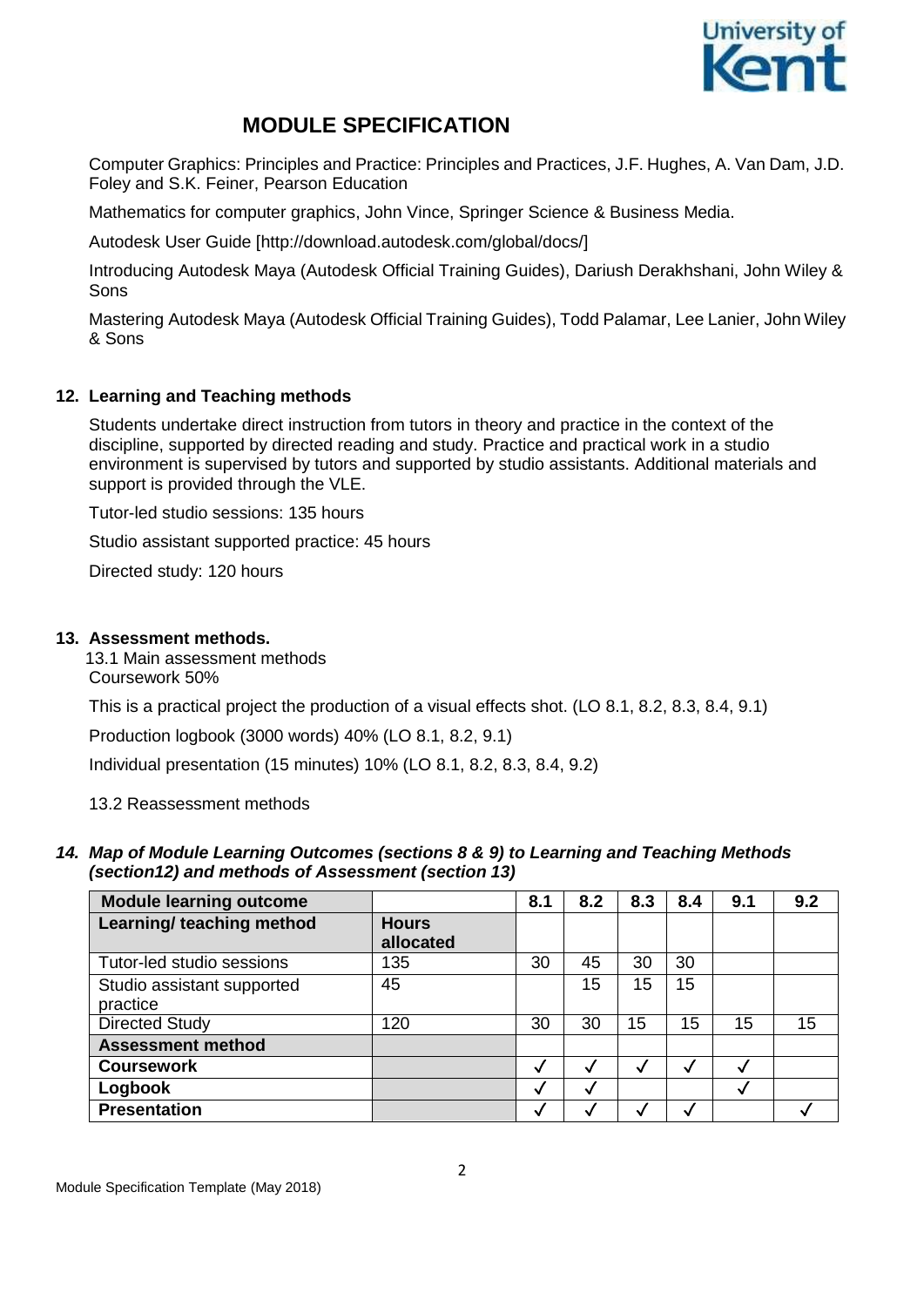

#### **15. Inclusive module design**

The Collaborative Partner recognises and has embedded the expectations of current disability equality legislation, and supports students with a declared disability or special educational need in its teaching. Within this module we will make reasonable adjustments wherever necessary, including additional or substitute materials, teaching modes or assessment methods for students who have declared and discussed their learning support needs. Arrangements for students with declared disabilities will be made on an individual basis, in consultation with the Collaborative Partner's disability/dyslexia student support service, and specialist support will be provided where needed.